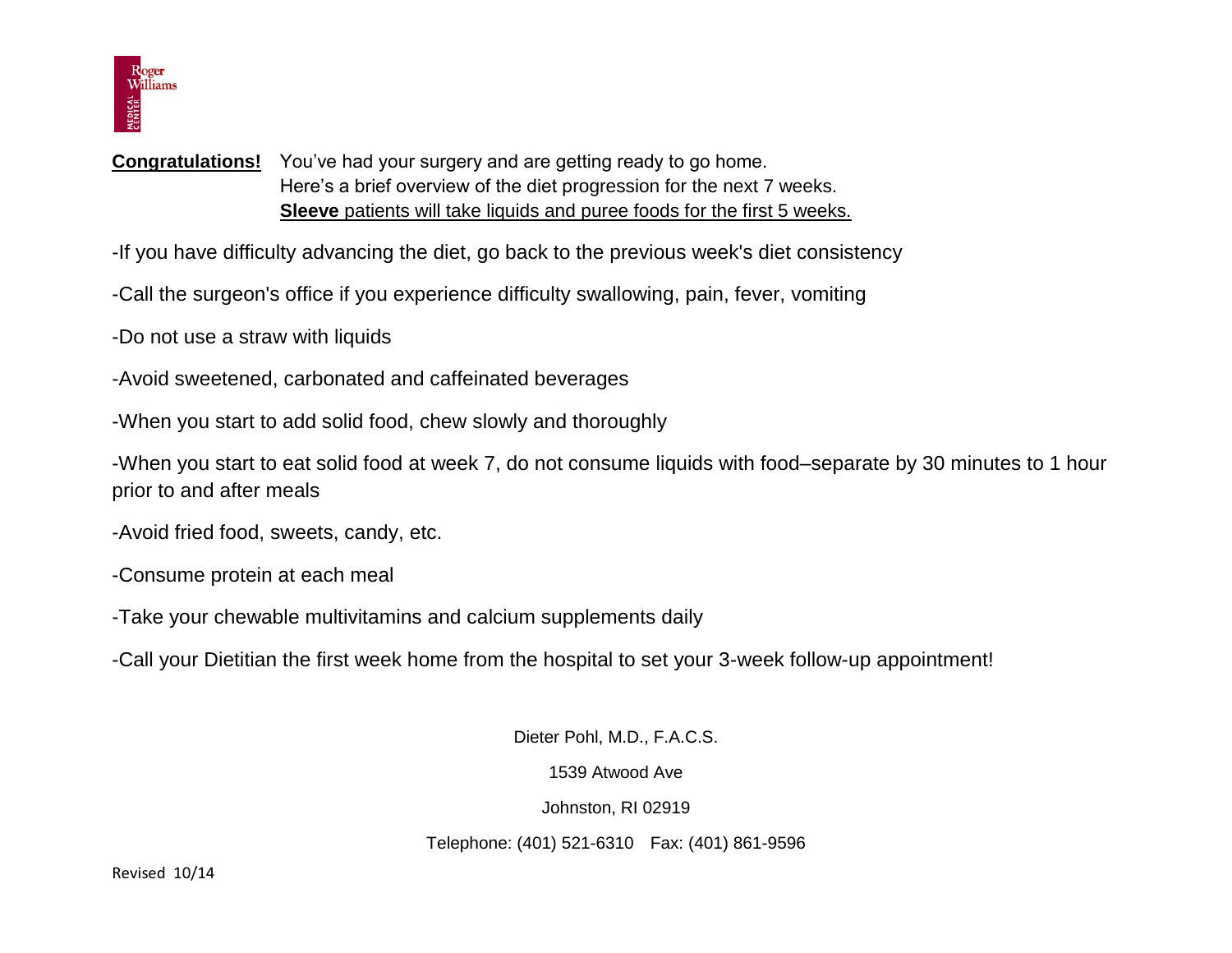

# **Meal Options: Week 1 and 2 Sleeve Post-op Full Liquids Nonfat Remember to sip liquids throughout the day** *It may take 1 hour to consume 8 oz. Do not use a straw*

| <b>Meal</b>       | Day 1         | Day 2         | Day 3         | Day 4         | Day 5         | Day 6         | Day 7         |
|-------------------|---------------|---------------|---------------|---------------|---------------|---------------|---------------|
| <b>Breakfast:</b> | Protein shake | Protein shake | Protein shake | Protein shake | Protein shake | Protein shake | Protein shake |
|                   |               |               |               |               |               |               |               |
| $L$ unch:         | Protein shake | Protein shake | Protein shake | Protein shake | Protein shake | Protein shake | Protein shake |
|                   |               |               |               |               |               |               |               |
| Supper:           | Protein shake | Protein shake | Protein shake | Protein shake | Protein shake | Protein shake | Protein shake |
|                   |               |               |               |               |               |               |               |

Approximate protein: 45-60 grams/day

Additional Fluids: Water, Herbal Tea, Decaf coffee, 1 cup regular coffee, Crystal Light, Fruit 2O, Diet Jell-O, chicken broth, beef broth, sugar free popsicles (not more than 2)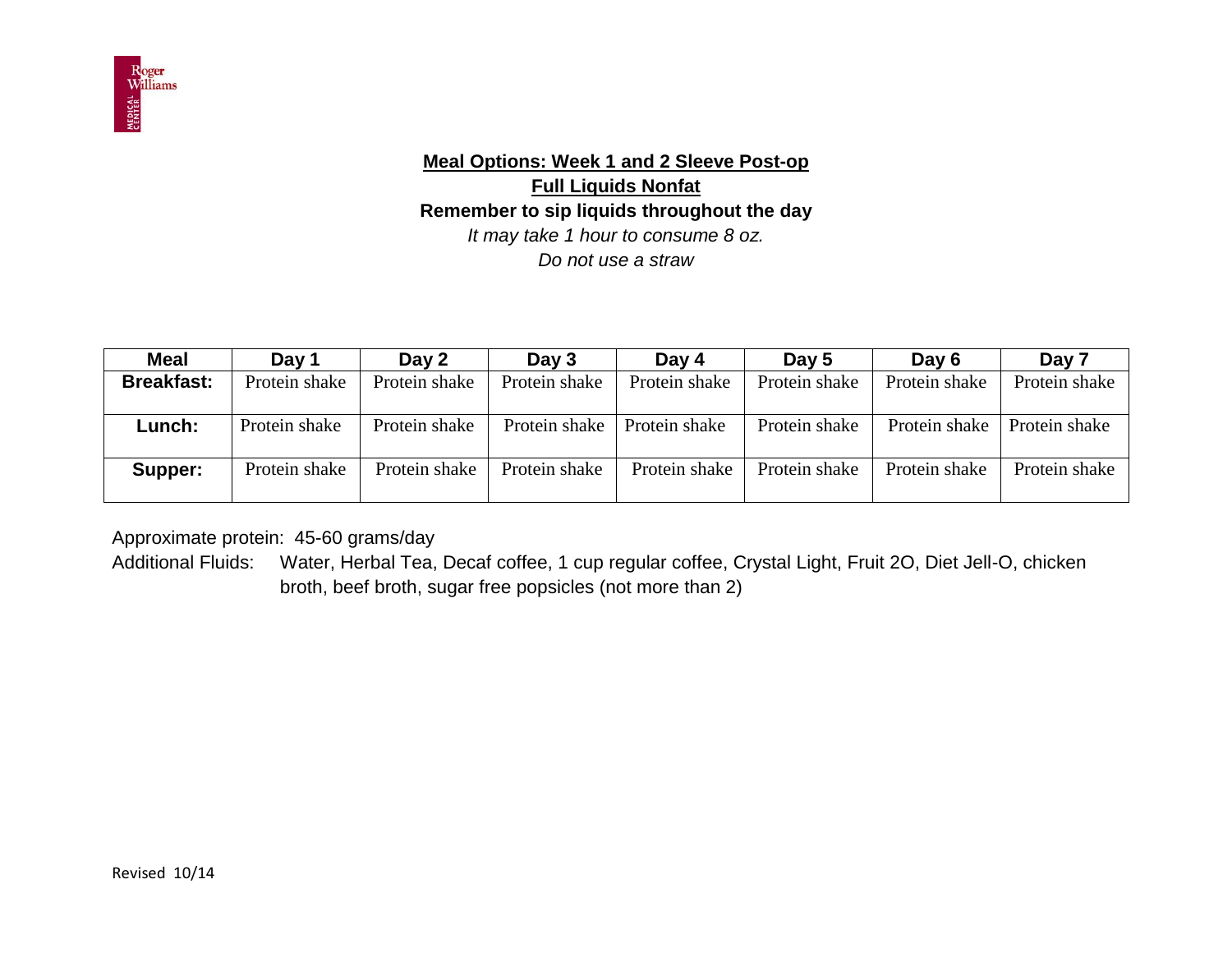

#### **Meal Options: Week 3 Sleeve Post-op Full Liquid-Puree Consistency**

## *\*\*Sip on 2 Protein shakes throughout the day\*\**

|                   | Day 1                               | Day 2                                          | Day 3                               | Day 4                               | Day 5                                          | Day 6                               | Day 7                               |
|-------------------|-------------------------------------|------------------------------------------------|-------------------------------------|-------------------------------------|------------------------------------------------|-------------------------------------|-------------------------------------|
| <b>Breakfast:</b> | $\frac{1}{2}$ cup yogurt            | $\frac{1}{2}$ cup<br>scrambled egg             | $\frac{1}{2}$ cup cottage<br>cheese | $\frac{1}{2}$ cup yogurt            | $\frac{1}{2}$ cup<br>scrambled<br>eggs         | $\frac{1}{2}$ cup cottage<br>cheese | $\frac{1}{2}$ cup yogurt            |
| Lunch:            | $\frac{1}{2}$ cup cottage<br>cheese | $\frac{1}{2}$ cup yogurt                       | cup pureed<br>soup                  | $\frac{1}{2}$ cup cottage<br>cheese | cup pureed<br>soup                             | $\frac{1}{2}$ cup yogurt            | $\frac{1}{2}$ cup cottage<br>cheese |
| Supper:           | cup pureed<br>soup                  | $\frac{1}{2}$ cup no<br>added sugar<br>pudding | $\frac{1}{2}$ cup yogurt            | 1 cup pureed<br>soup                | $\frac{1}{2}$ cup no<br>added sugar<br>pudding | $\frac{1}{2}$ cup<br>scrambled egg  | cup pureed<br>soup                  |

Note: Pureed soup- pureed bean soup or strained cream soup Scramble egg in milk- soft consistency

Approximate protein: 60 grams/day (Includes 2 Protein shakes)

Additional Liquids: Water, Herbal Tea, Decaf coffee, 1 cup regular coffee, Crystal Light. Fruit 2 O, Diet Jell-O, Sugar free popsicles, Chicken broth, Beef broth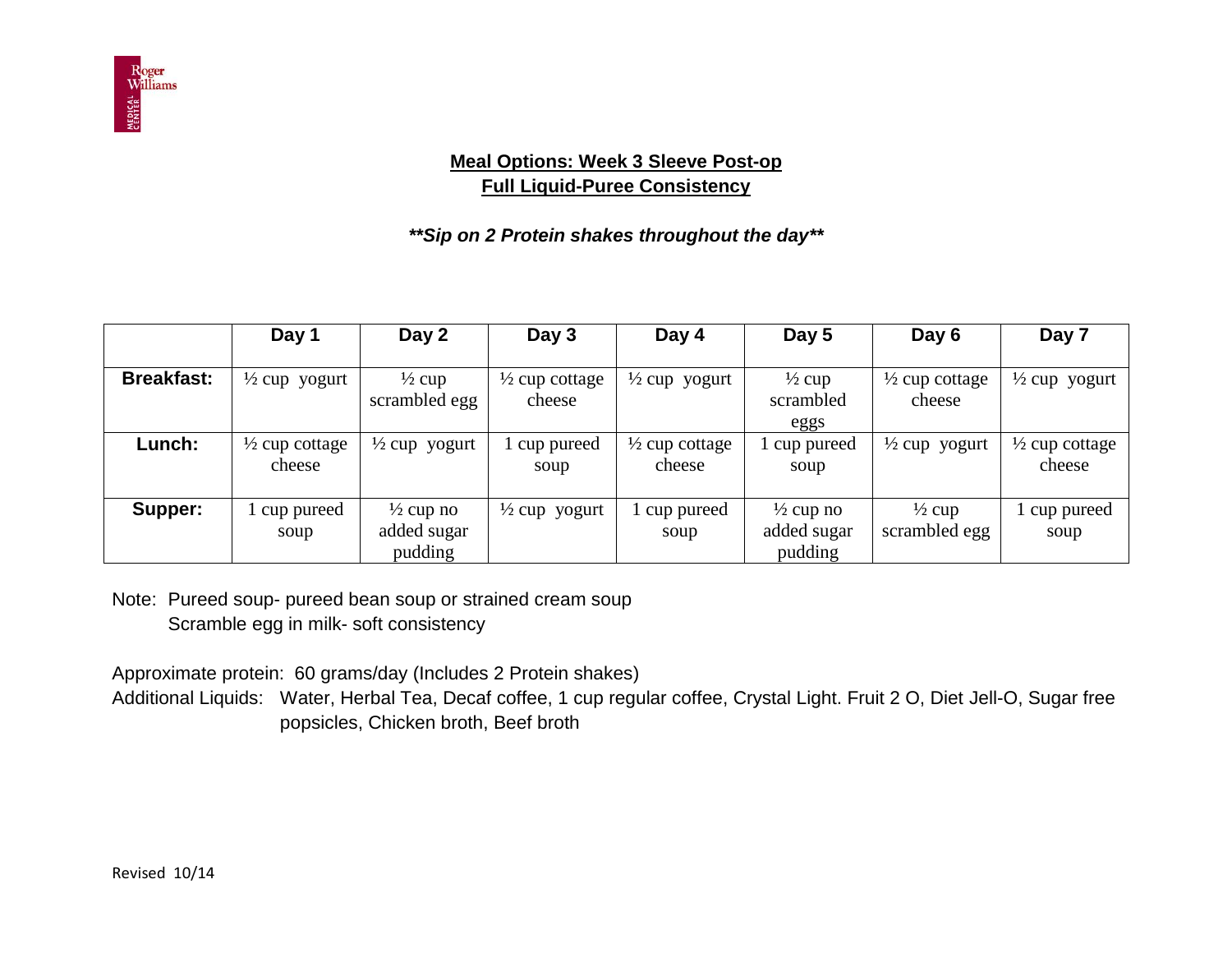

## **Meal Options: Week 4 and 5 Sleeve Post-op Puree Consistency**

#### *\*\*2 Protein Shakes daily- Sip throughout the day***\*\***

| <b>Meal</b>       | Day 1                    | Day 2                    | Day 3                     | Day 4                     | Day 5                    | Day 6                    | Day 7                    |
|-------------------|--------------------------|--------------------------|---------------------------|---------------------------|--------------------------|--------------------------|--------------------------|
| <b>Breakfast:</b> | $\frac{1}{2}$ cup cream  | $\frac{1}{2}$ cup        | $\frac{1}{2}$ cup cream   | $\frac{1}{2}$ cup cottage | $\frac{1}{2}$ cup        | $\frac{1}{2}$ cup cream  | $\frac{1}{2}$ cup        |
|                   | of wheat                 | scrambled egg            | of rice with              | cheese                    | scrambled egg            | of wheat                 | scrambled egg            |
|                   |                          |                          | protein                   | $\frac{1}{2}$ cup pureed  |                          |                          |                          |
|                   |                          |                          |                           | fruit                     |                          |                          |                          |
| Lunch:            | $\frac{1}{4}$ cup pureed | cup pureed               | $\frac{1}{4}$ cup cottage | $\frac{1}{4}$ cup pureed  | 1 cup pureed             | $\frac{1}{2}$ cup mashed | $\frac{1}{2}$ cup yogurt |
|                   | meat                     | soup                     | cheese                    | meat                      | soup                     | tuna                     |                          |
|                   | $\frac{1}{4}$ cup mashed |                          | $\frac{1}{4}$ cup pureed  | $\frac{1}{4}$ cup pureed  |                          | $\frac{1}{4}$ cup No     |                          |
|                   | potato                   |                          | fruit                     | vegetables                |                          | added sugar              |                          |
|                   |                          |                          |                           |                           |                          | pudding                  |                          |
| Supper:           | cup pureed               | $\frac{1}{4}$ cup pureed | $\frac{1}{4}$ cup         | $\frac{1}{2}$ cup puree   | $\frac{1}{4}$ cup pureed | $\frac{1}{2}$ cup pureed | $\frac{1}{4}$ cup pureed |
|                   | soup                     | meat                     | scrambled egg             | soup                      | meat                     | soup                     | meat                     |
|                   |                          | $\frac{1}{4}$ cup pureed | $\frac{1}{4}$ cup pureed  | $\frac{1}{2}$ cup No      | $\frac{1}{4}$ cup mashed | $\frac{1}{2}$ cup No     | $\frac{1}{4}$ cup pureed |
|                   |                          | vegetables               | vegetables                | added sugar               | potato                   | added sugar              | vegetables               |
|                   |                          |                          |                           | pudding                   |                          | pudding                  |                          |

Note: Make Cream of Wheat with milk- Suggest Cream of Wheat with added Protein, Greek Yogurt is higher in protein Do not use instant mashed potatoes

Pureed soup- puree bean soup or strained cream soup

Homemade pureed meat- blend with fat-free gravy, marinara sauce or broth

Approximate protein: 60 grams/day (Includes 2 Protein shakes) Additional Liquids: Same as previous week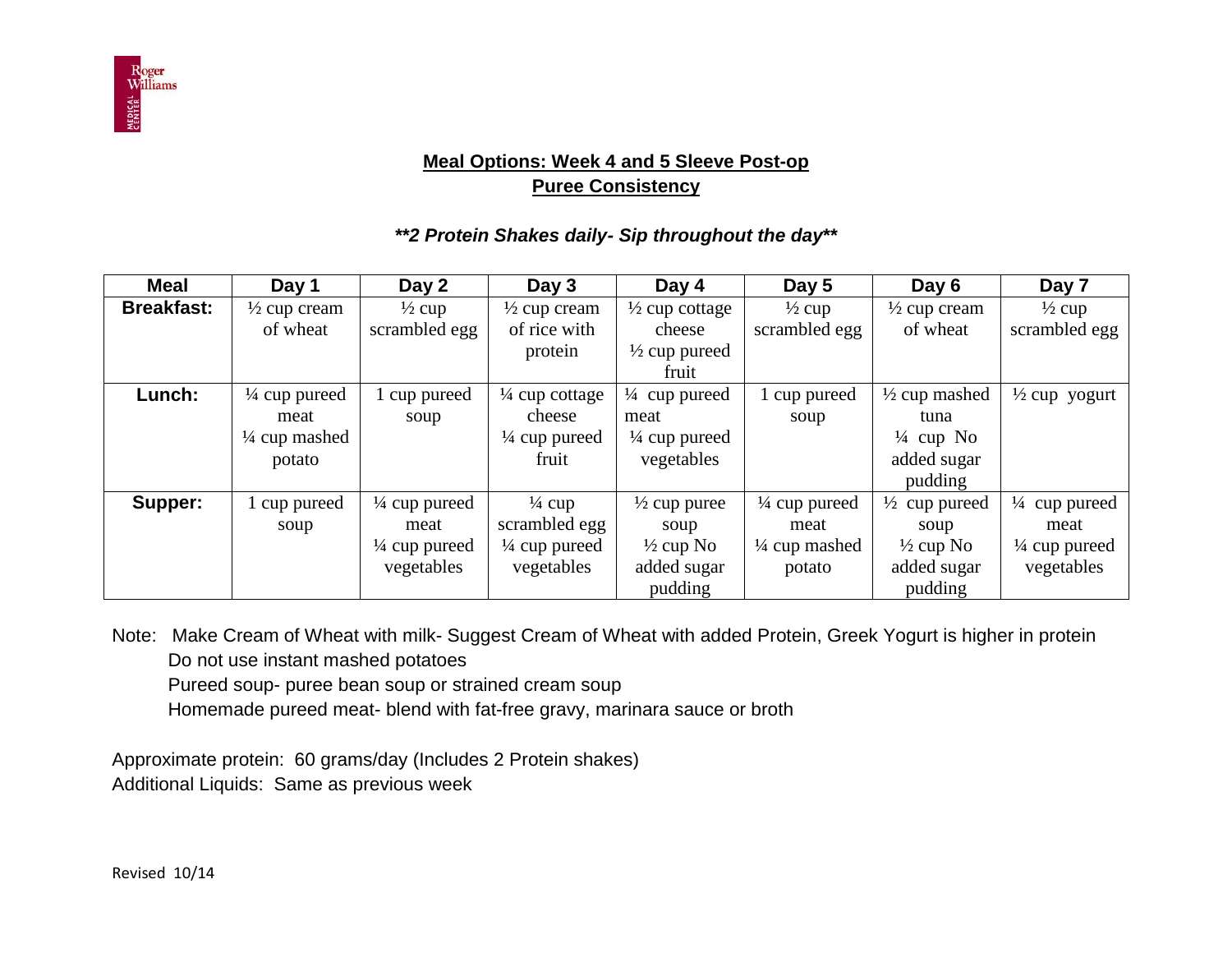

## **Meal Options: Week 6 Sleeve Post-op Soft, Ground, Moist**

| <b>Meal</b>       | Day 1                     | Day 2                    | Day 3                     | Day 4                     | Day 5                     | Day 6                  | Day 7                 |
|-------------------|---------------------------|--------------------------|---------------------------|---------------------------|---------------------------|------------------------|-----------------------|
| <b>Breakfast:</b> | $\frac{1}{2}$ cup         | $\frac{1}{2}$ cup Dry    | $\frac{1}{2}$ cup oatmeal | $\frac{1}{2}$ cup Dry     | $\frac{1}{2}$ cup         | $\frac{1}{2}$ cup Dry  | poached egg           |
|                   | scrambled egg             | Cereal                   |                           | Cereal                    | scrambled egg             | Cereal                 | slice toast           |
|                   | 1 slice toast             | 4 oz milk                |                           | 4 oz milk                 | 1 slice toast             | 4 oz milk              |                       |
| Lunch:            | $\frac{1}{2}$ cup tuna    | $\frac{1}{2}$ cup bean   | $\frac{1}{2}$ cup ham     | $\frac{1}{2}$ cup cottage | $\frac{1}{2}$ cup chicken | $\frac{1}{2}$ cup egg  | $\frac{1}{2}$ cup cup |
|                   | salad                     | soup                     | salad                     | cheese                    | soup                      | salad                  | bean soup             |
|                   | 1 slice toast             | 6 crackers               | 1 slice toast             | $\frac{1}{2}$ cup lite    | $\frac{1}{2}$ cup lite    | $\frac{1}{2}$ cup lite |                       |
|                   |                           | <b>Banana</b>            |                           | canned fruit              | canned fruit              | canned fruit           | $\frac{1}{2}$ cup No  |
|                   |                           |                          |                           |                           |                           |                        | added sugar           |
|                   |                           |                          |                           |                           |                           |                        | pudding               |
| Supper:           | 3 oz fish                 | 3 oz ground              | garden burger             | 3 oz ground               | 3 oz salmon               | 2 egg omelet           | 3 oz ground           |
|                   | $\frac{1}{2}$ cup carrots | beef                     | $\frac{1}{4}$ cup         | chicken                   | $\frac{1}{4}$ cup         | 1 slice toast          | turkey                |
|                   |                           | $\frac{1}{4}$ cup mashed | zucchini                  | fat free gravy            | mashed                    |                        | fat free gravy        |
|                   |                           | potato                   |                           | $\frac{1}{4}$ cup green   | potatoes                  |                        | $\frac{1}{4}$ cup     |
|                   |                           | fat free gravy           |                           | beans                     |                           |                        | butternut             |
|                   |                           |                          |                           |                           |                           |                        | squash                |

Note: Use low fat mayonnaise for meat salads

Cereals with added protein: Quaker Weight Control Oatmeal with protein, Special K with protein, Kashi Go Lean,

Cream of wheat with protein

Use fat free butter spray or No Added Sugar Jelly for toast

Add protein drink if not getting 60 grams of protein

Approximate protein: 60 grams/day

Additional Liquids: same as previous week

#### **\*Total amount of food should not exceed 1 cup at each meal**

Revised 10/14